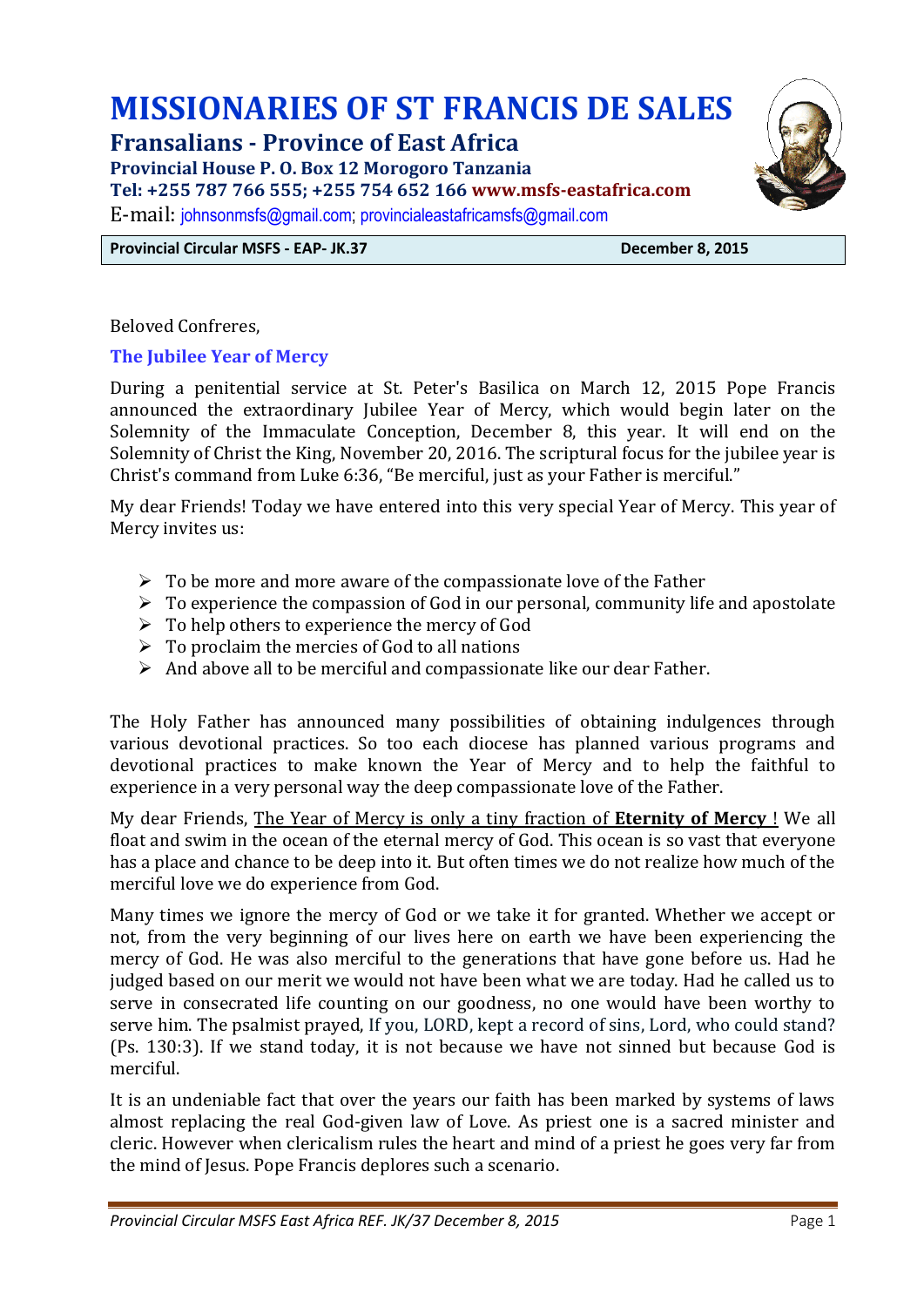At the very outset of this Year of Mercy, let us become aware that we are precious in the eyes of God; we are the result of his mercy. The merciful one has done great things for us.

If God is generous and compassionate to us, we too are obliged to be the same to ourselves and to others. We need not condemn ourselves, for God himself does not condemn us. We should not condemn or judge the other, for in doing so we act against the holy will of God. We are not authorized to condemn the other.

Beloved Confreres, I invite all of us to have very personal program as to how each of us is going to celebrate this year of Mercy. I use the word "to celebrate" with a purpose. God tells us with great love through his son Jesus, "your many sins are forgiven". This forgiveness is the decision of God and not our merit. Even if we are unfaithful he continues to be faithful (2 Tim 2:13). Up on this immeasurable merciful love of the Father we have the reasons to rejoice and to celebrate.

As we begin this great Jubilee Year of Mercy, may I remind you and exhort on the following things:

- $\triangleright$  Year of Mercy is not to be limited to mere devotional practices aiming at obtaining indulgences. All these should begin with a conversion of heart. Hence as part of the personal program at the very beginning of this Jubilee Year of Mercy, I exhort you to seek the mercy of God through the sacrament of reconciliation with the particular and special intention of entering into this unique Year of Mercy. This should be the starting point of our personal program. It is with this disposition of being freed from our sins, we can worthily participate in the various programs arranged by the Church at the universal level and local level.
- $\triangleright$  Each of us need to identify in our lives those areas where we can be agents of compassion. Sure by one's priestly ministry one is the dispenser of the mercy of God. But going beyond these sacramental services everyone of us should manifest the merciful face of God. We ourselves should become sacraments of the mercy of God.
- $\triangleright$  Let us realize and proclaim with greater conviction that our God is a God of LOVE and not a God of LAWS.
- $\triangleright$  In this process there are many things we need to do and many more things we should not do. We should not become victims of legalism or clericalism. We should not condemn others.
- $\triangleright$  By allowing us to be born into this "world" Jesus wants us to know that we are no better than the others. We should refrain ourselves from labelling others or even branding the other as sinners beyond redemption. If I have experienced the mercy of God, every other human being can experience the same.
- $\triangleright$  We need to remember that Jesus our saviour has obtained for us the true mercy from our loving and caring father. If we believe that there are sinners beyond redemption, we are affirming our disbelief in the very mercy of God. If God himself does not keep the records of the sins of the past, why do we take the trouble to write with a **permanent marker** the sins of others in the pages of the history ? God not only forgives us our sins but he also wipes them away.

From this personal level we as members of the community need to discern as to how we can as communities become agents of compassionate love of God. This will lead us to celebrate this year of Mercy in a very meaningful manner.